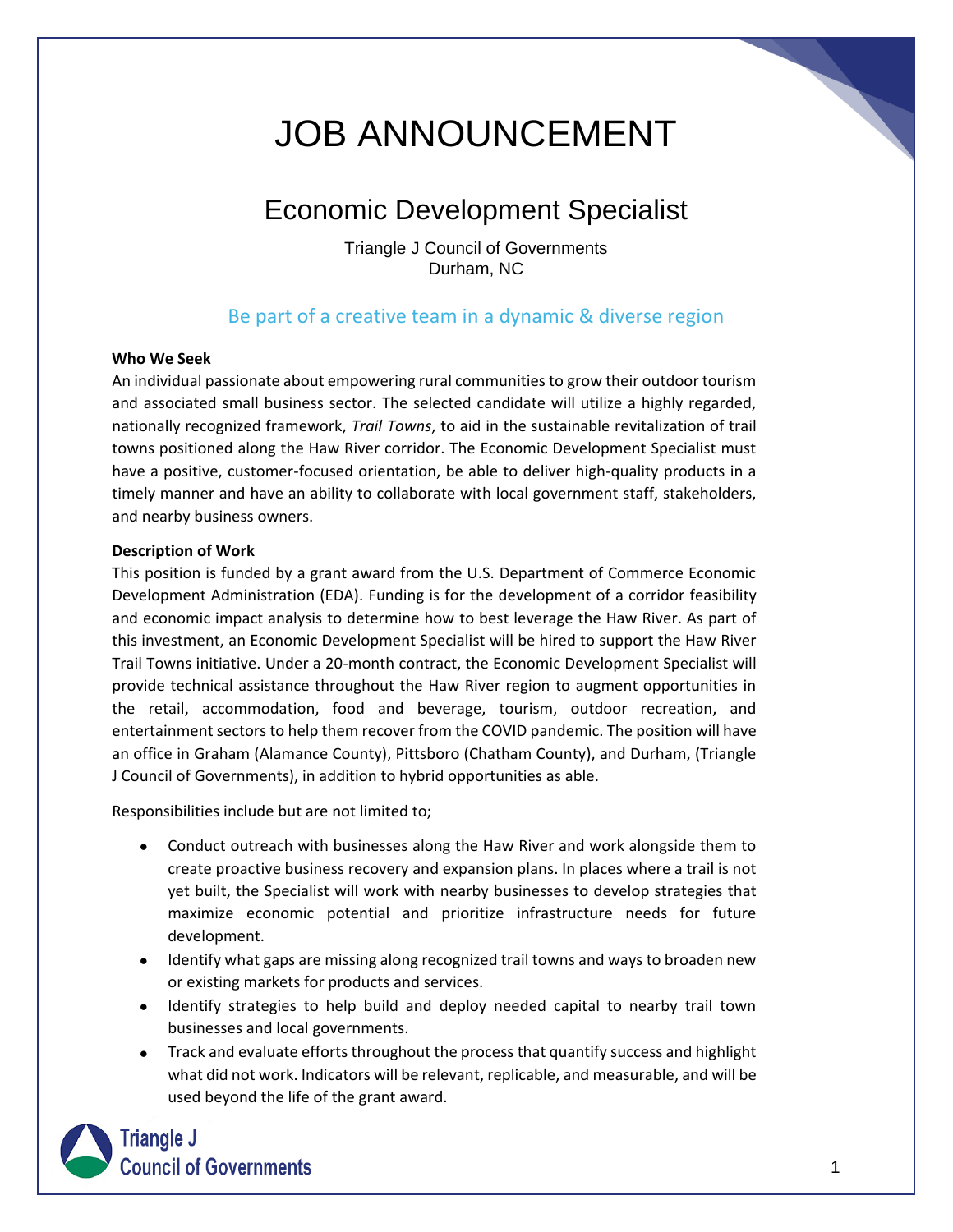- Assemble strategies related to support for trail town startups and how to best implement and encourage the advancement of innovative products and services to full-time jobs and businesses.
- Work on building upon a concentrated effort that pulls in government representatives, stakeholders, and businesses along the Haw River to lengthen the impact of the Haw River Trail Towns in years to come.

#### **Knowledge, Skills, and Abilities**

The Economic Development Specialist should have a basic understanding of the economic development discipline and practices, in addition to a general interest in asset-building and nature-based community development. The position requires effective communication skills in both oral and written forms. This includes presentations to elected officials and the public, and an ability to establish and maintain effective working relationships with elected and appointed public officials, members of the public, and other stakeholders. The selected individual must be able to maintain cooperative relationships with businesses and developers and should demonstrate an ability to effectively evaluate and recommend the implementation of improved practices to local communities, businesses, and stakeholders, in relation to trends and needs. Independent judgment and initiative, with limited supervision and creativity are required in the performance of duties. The selected candidate must be able to serve as the liaison between multiple project partners, providing organization of project assignments and materials. The position requires knowledge of the use of common programs such as Microsoft Office, Teams, and Adobe and possession of a valid North Carolina driver's license is required. Geographic Information System (GIS) skills are a plus but are not required.

#### **Education and Experience**

Required: Any combination of training, education, and experience equivalent to graduation from an accredited college or university with a bachelor's degree in Economic Development, Community Development, Business or Public Administration, Urban and Regional Planning, Marketing, Research, Analytics, Natural Resources, Environmental Science, or a similar field or an equivalent combination of training and experience that provides the required knowledge, skills, and abilities.

#### **Starting Salary & Benefits**

Hiring Range: \$ 45,858 - \$48,150 (Employee will be eligible for a 5% increase after serving a 6-month probation period.)

Benefits: The Triangle J Council of Governments offers a generous benefits package including paid vacation and sick leave; NC Local Government Retirement System; 5% 401(k) employer contribution; employer-paid health, dental, vision and life insurance; health spending account, flexible spending account for child/dependent care expenses; and flexible schedules and hybrid work environment.